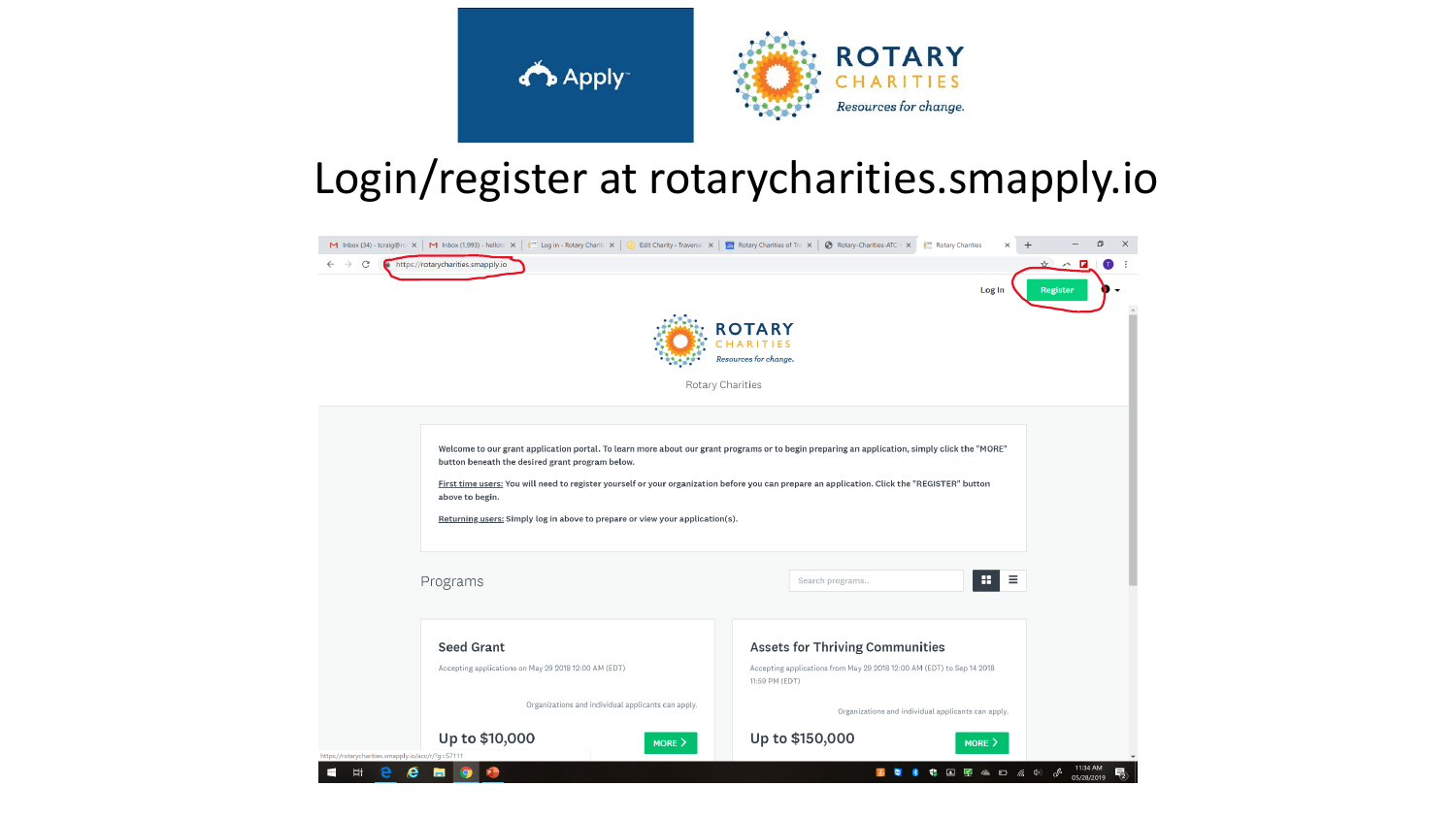



### **ROTARY** ARITIES Resources for change.

### How to register for the first time

| Register with                                                                        |         |
|--------------------------------------------------------------------------------------|---------|
| f<br>G<br>v                                                                          |         |
| OR                                                                                   |         |
| Register as an individual                                                            |         |
| Register as an organization<br>$\bullet$                                             |         |
| First name<br>Last name                                                              |         |
| Please enter your first name                                                         |         |
| Email                                                                                |         |
|                                                                                      |         |
| Password                                                                             |         |
|                                                                                      | $\odot$ |
| Confirm password                                                                     |         |
|                                                                                      | $\odot$ |
| By registering for an account, you agree to our terms of service and privacy policy. |         |
| I'm not a robot<br>reCAPTCHA<br>Privacy - Terms                                      |         |
|                                                                                      |         |
| <b>CREATE ACCOUNT</b>                                                                |         |

- 1. Be sure to **register as an organization**. If you are planning to apply for a grant as a collaborative/network, the **fiscal agent** should register their organization first.
- 2. Fill in the name & email of the best contact for grants at your organization. They will become the *primary administrator* for your organization on Smapply.
- Be sure to save your username & password. We are not able to help you recover your login info or assist with any other account logistics. You will need to contact SurveyMonkey Apply directly. Please do not create more than one account for your organization.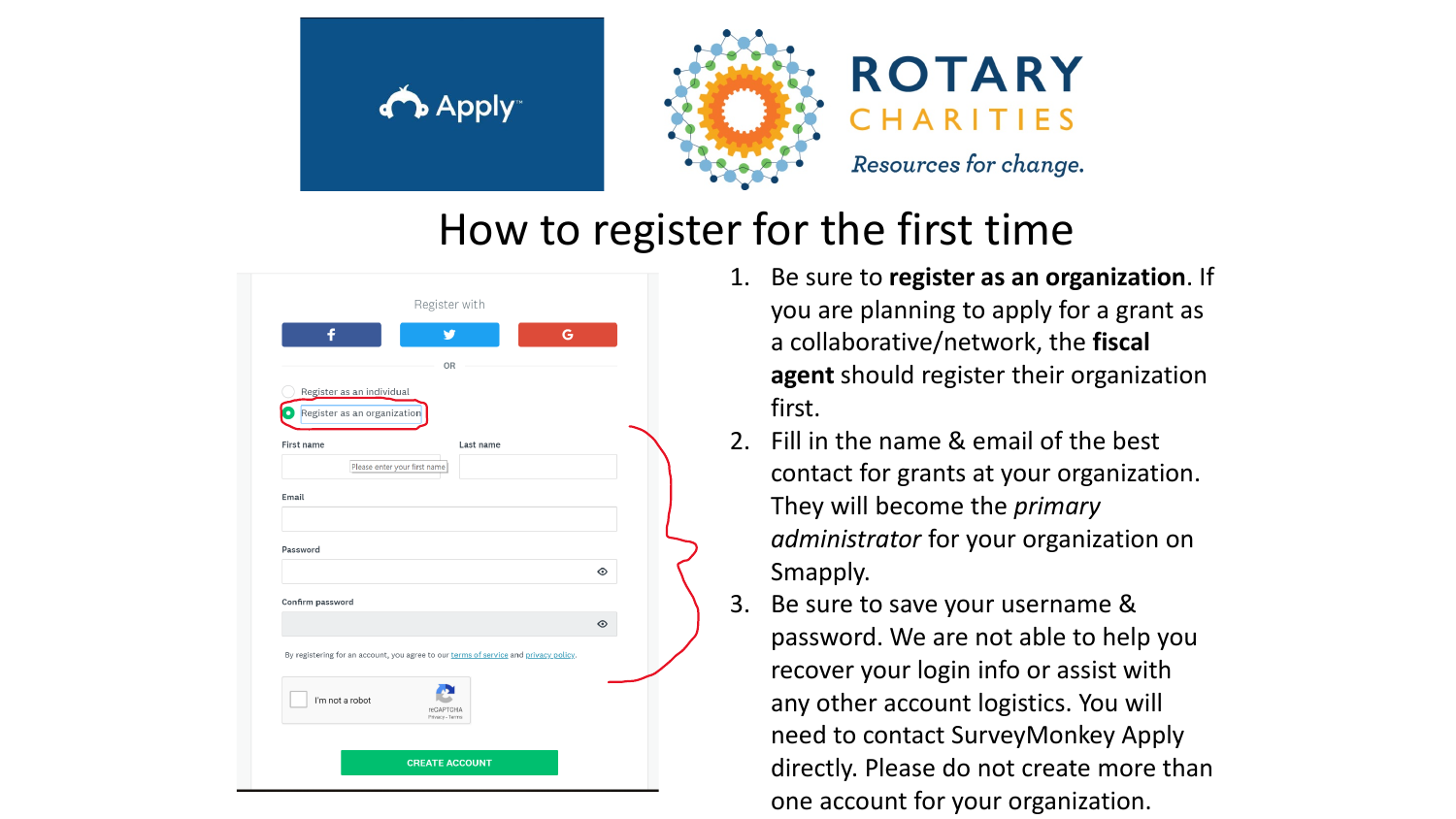



**ROTARY** ARITIES Resources for change.

# What if I'm already registered as an individual?

1.Login to your Individual account within the site

2.Click on your name in the top right corner

3.Go to **My Account**

4.Click **Setup Organization.** Complete all required fields for the organization.

5.Click **Continue** to create the organization

|                             |             |           | Programs | <b>A</b> My Applications | $\bullet$ $\overline{\bullet}$ Victoria Craig $\overline{\bullet}$ |
|-----------------------------|-------------|-----------|----------|--------------------------|--------------------------------------------------------------------|
|                             |             |           |          |                          | My Account                                                         |
| VC                          | Choose file | Browse    |          |                          | Log Out                                                            |
| Personal Info               |             |           |          |                          |                                                                    |
| First name                  |             | Last name |          |                          |                                                                    |
| Victoria                    |             | Craig     |          |                          |                                                                    |
| Email                       |             |           |          |                          |                                                                    |
| hellotoricraig@gmail.com    |             |           |          |                          |                                                                    |
|                             |             |           |          |                          |                                                                    |
| Preferences                 |             |           |          |                          |                                                                    |
| Timezone                    |             |           |          |                          |                                                                    |
| (GMT-0500) America/New York |             |           |          | ▼                        |                                                                    |
| Preferred Language          |             |           |          |                          |                                                                    |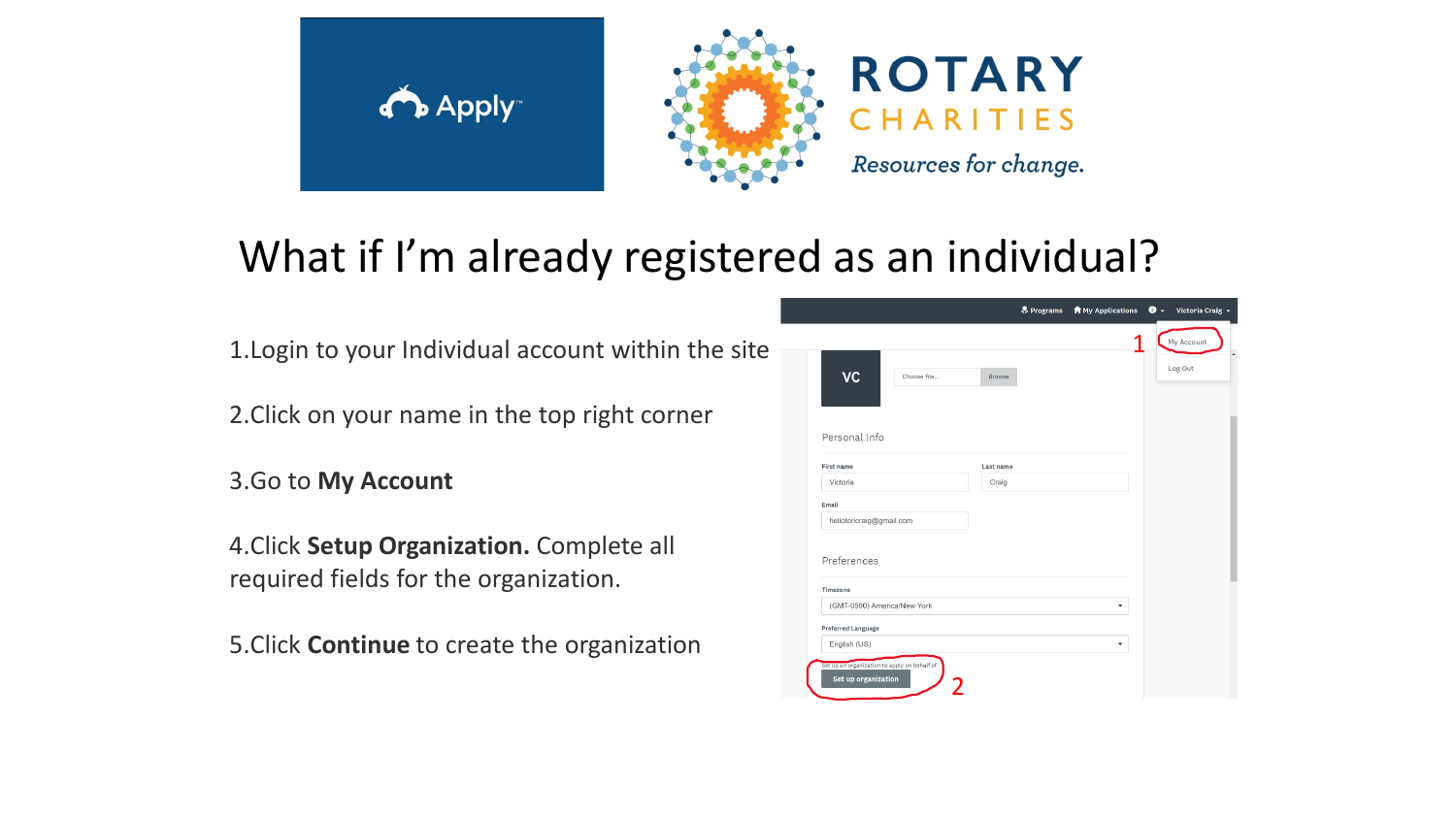





# *Teams* are useful for applications with multiple contributors …

- Organizations that have multiple program administrators who may apply for grants in different program areas over the years.
- Those applying for a grant on behalf of a network/collaborative initiative.



1. Select Manage organization on your organization's main page.

2. Select Teams, Create team.

3. Create a team name that is reflective of your internal program area OR your network.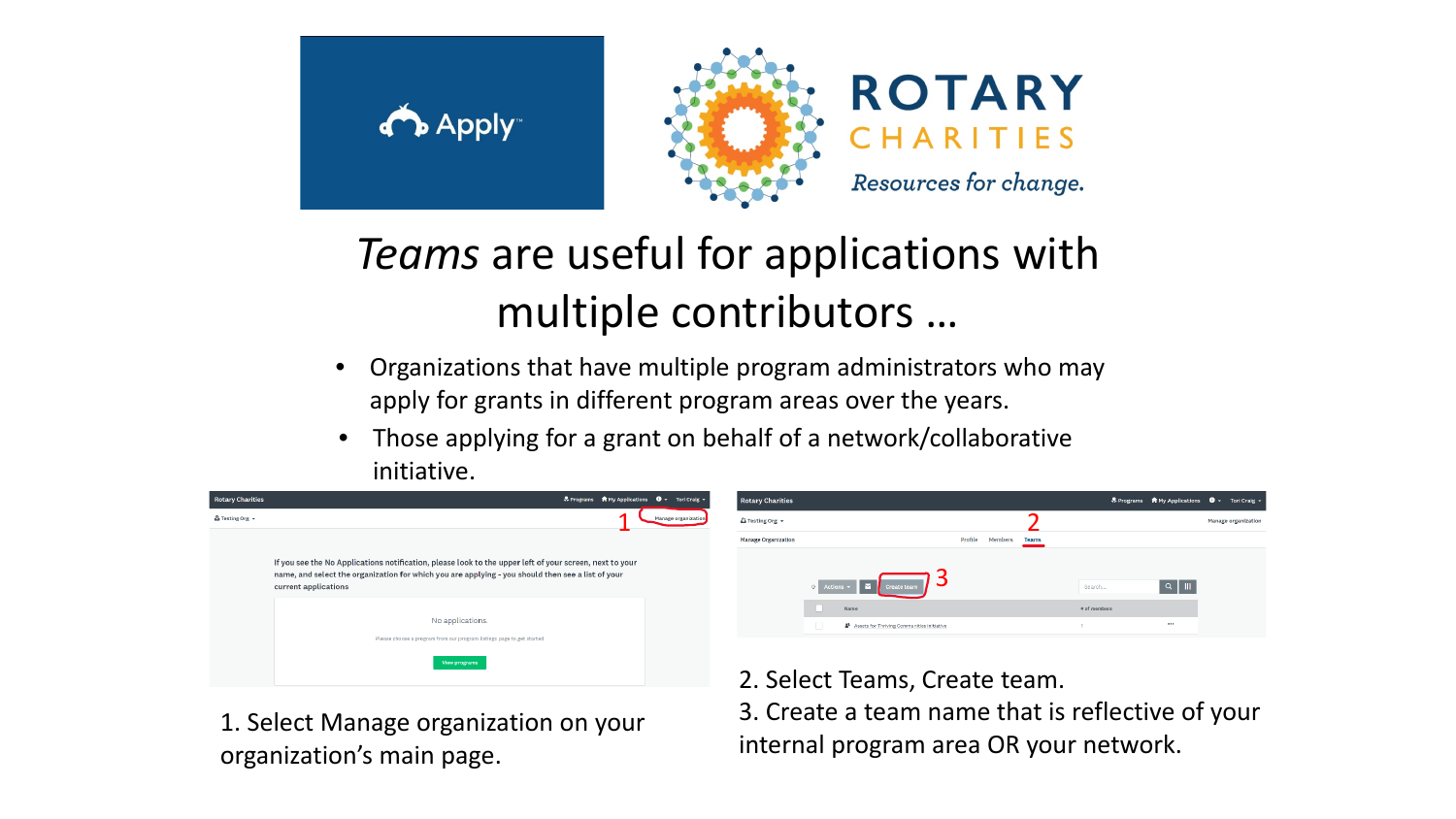



**ROTARY** CHARITIES Resources for change.

## Adding members

The *primary administrator* for your organization's Smapply account, and anyone else they assign as *administrator*, can create *teams* and invite *members*. Only administrators can **create** or **submit** applications. Members can **edit** applications.

| <b>Rotary Charities</b><br>& Programs T My Applications $\mathbf{0}$ - Tori Craig -                                       |                     |                                                                              | $\times$             |
|---------------------------------------------------------------------------------------------------------------------------|---------------------|------------------------------------------------------------------------------|----------------------|
| <b>A</b> Testing Org v                                                                                                    | Manage organization | Add members                                                                  | Import members       |
|                                                                                                                           |                     |                                                                              |                      |
| If you see the No Applications notification, please look to the upper left of your screen, next to your                   |                     | First name<br>Last name                                                      |                      |
| name, and select the organization for which you are applying - you should then see a list of your<br>current applications |                     |                                                                              |                      |
|                                                                                                                           |                     | Email: (required)                                                            |                      |
| No applications.                                                                                                          |                     |                                                                              |                      |
| Please choose a program from our program listings page to get started                                                     |                     | Role:                                                                        |                      |
| View programs                                                                                                             |                     | Non-administrator<br>Organization administrator                              |                      |
|                                                                                                                           |                     | Add to team                                                                  |                      |
|                                                                                                                           |                     | Notify member by email that they have been added                             |                      |
| & Programs * My Applications * The Craig *<br><b>Rotary Charities</b><br><b>La</b> Testing Org =                          | Manage organization |                                                                              |                      |
| Profile<br><b>Members</b><br>Teams<br>Manage Organization                                                                 |                     |                                                                              |                      |
|                                                                                                                           |                     |                                                                              | CANCEL<br><b>ADD</b> |
| $\alpha$<br><b>M</b><br>W.<br>Create team<br>Search<br>0 Actions .                                                        |                     | $C = \begin{bmatrix} 1 & 1 & 1 \\ 1 & 1 & 1 \end{bmatrix}$<br>$\overline{ }$ |                      |

- 1. Select Manage organization on your organization's main page.
- 2. Add members. Be sure to notify them via email.